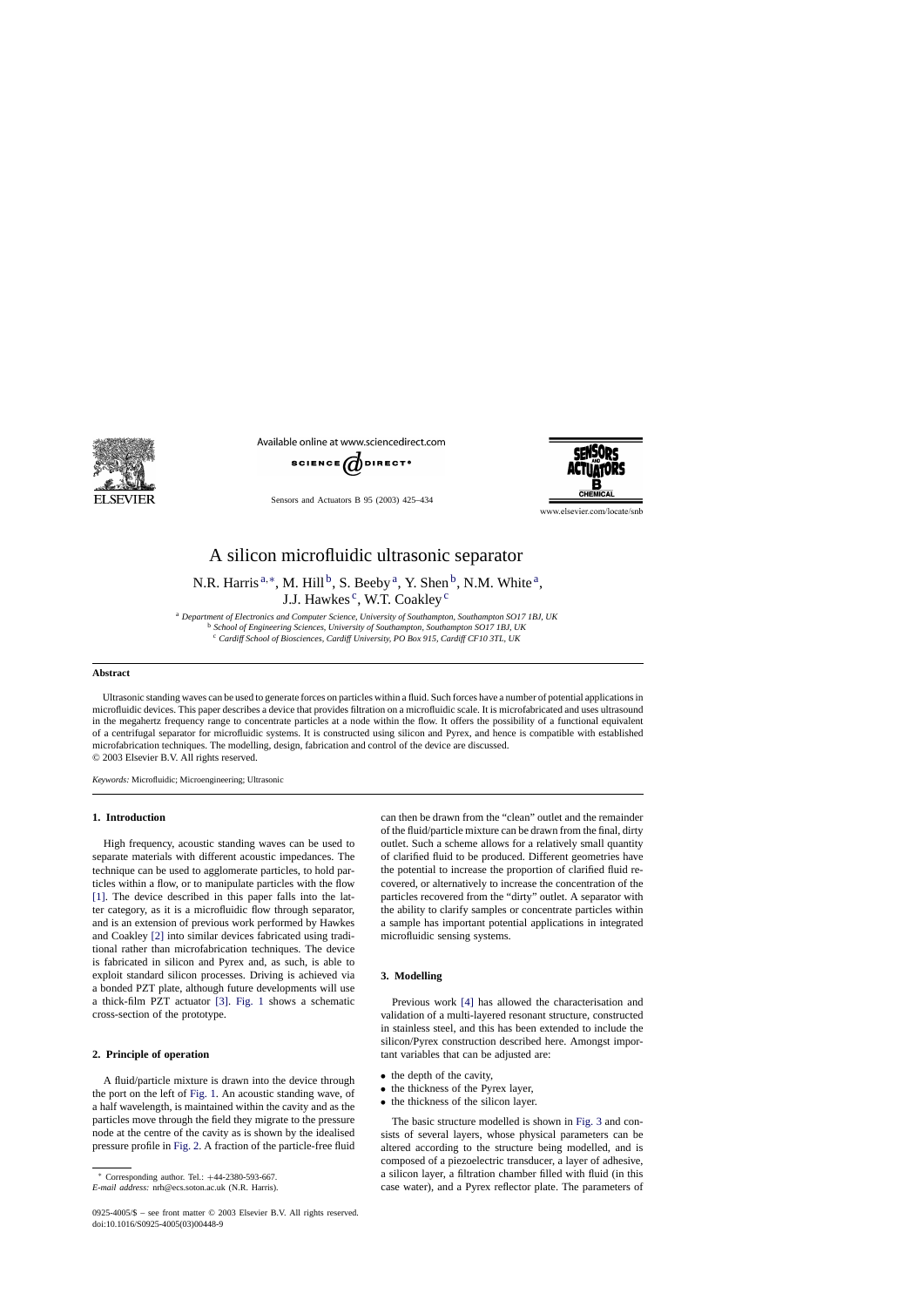<span id="page-1-0"></span>

Fig. 1. Cross-section of the device.



Fig. 2. Pressure profile through half wavelength cavity with rigid boundaries.

the layers can be altered, according to the structure being modelled. For example, changing the parameters of the fluid layer to those of air result in a model of an empty cell, which is useful for isolating the effects of the PZT and silicon layers. The model assumes that the concentration of particles is not high enough to disrupt the acoustic field significantly.

The currently available outputs from the model are:

- impedance seen looking into the device,
- voltage seen when driven from a 50  $\Omega$  driving stage,
- acoustic force,
- stored energy,
- performance number [\[1\].](#page-8-0)

## **4. Verification of the model**

Verification of the model is an important part of the work. Data produced by Hawkes and Coakley [\[2\]](#page-8-0) have shown experimentally the separator performance (clearance) of the stainless steel chamber against frequency. Modelling, using the method described by Hill and Wood [\[5\]](#page-8-0) has demonstrated that a good indication of actual filtration performance can be predicted by the product of the acoustic energy stored in the fluid and the driving frequency (the "energy frequency product") [\[4\].](#page-8-0) The model was verified against the stainless steel cell, with data supplied from a working separator tested at Cardiff University. [Fig. 4](#page-2-0) shows the correlation of the experimental and predicted results for the stainless steel cell.

This gives confidence that the model approach is valid, if only for stainless steel construction. It is, however, still important to verify the model with silicon and Pyrex and because many of the acoustic figure of merit parameters (such as stored energy and performance number) are not directly accessible, validation has to be undertaken by comparing the accessible electrical parameters (such as measured voltage or impedance) with an experimental device. Before any validation can be achieved, a reference device has to be constructed, and so a best estimate of key parameters was made and model predictions were undertaken.

Modelling of the system, as described by Hill and Wood [\[5\],](#page-8-0) has indicated that the most critical parameter in determining the operating frequency of the device is the depth of the cavity. In order to allow direct comparison with the performance of the stainless steel filter described by Hawkes and Coakley [\[2\],](#page-8-0) the target cavity depth was  $250 \,\mu m$ , to allow a nominal half-wave resonance of 3 MHz. Modelling was carried out to establish the optimum thicknesses for the remaining parameters. In order to reduce the complexity, and therefore increase the ease of manufacture, modelling work concentrated on using standard thicknesses of materials where possible. This work indicated that the cell would work well using a standard thickness silicon matching layer



Fig. 3. Basic structure for modelling.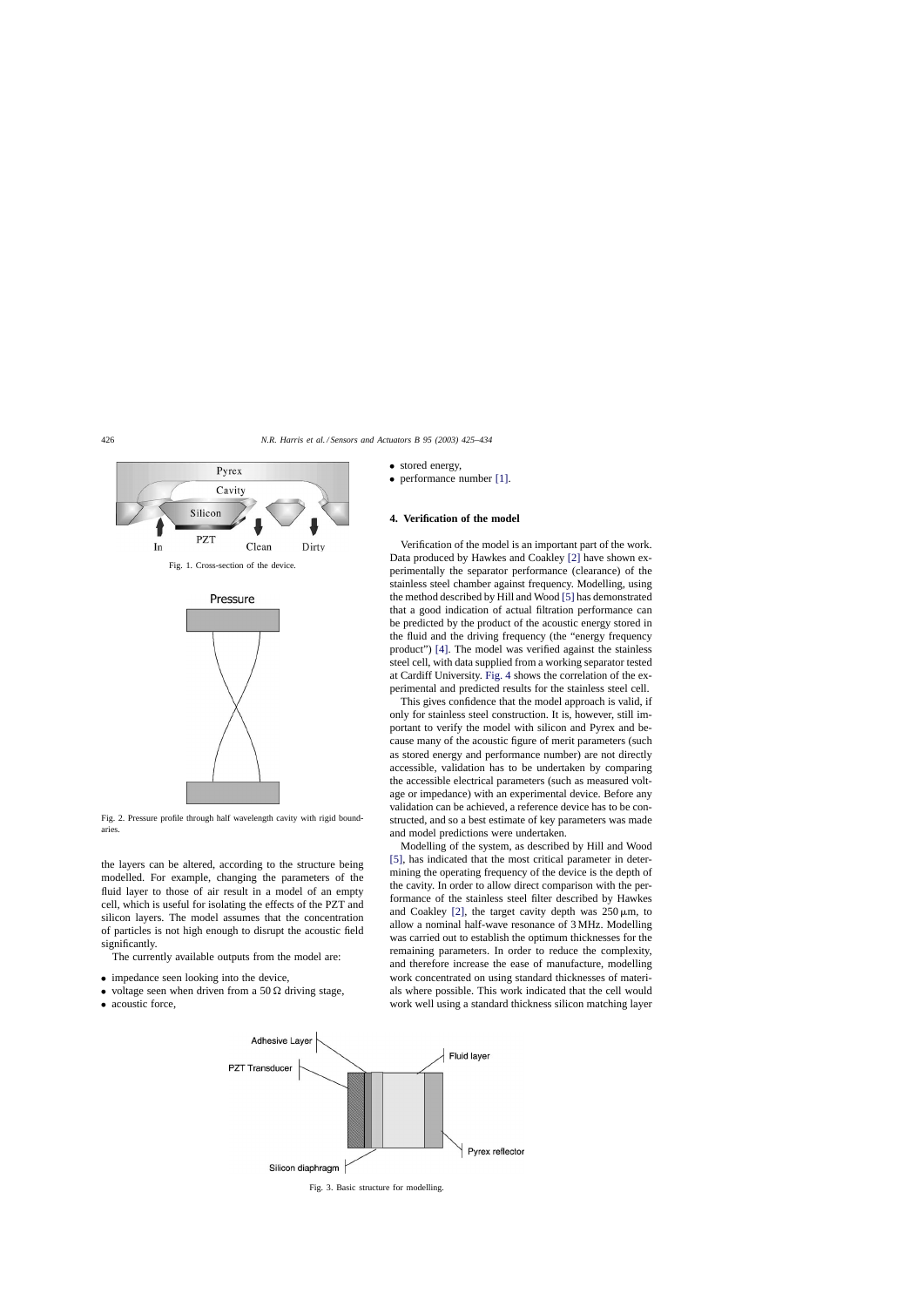<span id="page-2-0"></span>

Fig. 4. Comparison of experimental (dotted) and modelled data for the Cardiff stainless steel cell.

of  $525 \mu m$ , when used with a standard thickness Pyrex wafer of 1.7 mm with a cavity depth of  $240 \mu m$ . To illustrate the effect that cavity depth has on the predicted performance, Fig. 5 should be considered.

This shows the variation of the stored energy frequency product as a function of cavity depth, when the total thickness of both Pyrex and cavity is fixed at 1.7 mm. As can be seen, the stored energy frequency product (a measure of the energy stored in the standing wave) reaches a peak at about  $240 \,\mu$ m. With a frequency of  $3 \,\text{MHz}$  and cavity lateral dimensions of 5 mm wide by 12 mm long, this equates to an energy density of about  $44 \text{ J/m}^3$ .

In comparison, modelling changes in the thickness of the silicon matching layer whilst using the previously defined Pyrex construction has demonstrated that the performance of the device will be effectively insensitive to manufacturing tolerances in the silicon wafer. Wafers typically have a tolerance of  $\pm 50 \,\mu \text{m}$  in a nominal thickness of 525  $\mu$ m, for example. For such a wafer, the stored energy frequency product varies by about 5%.



Fig. 5. Variation of performance with cavity depth.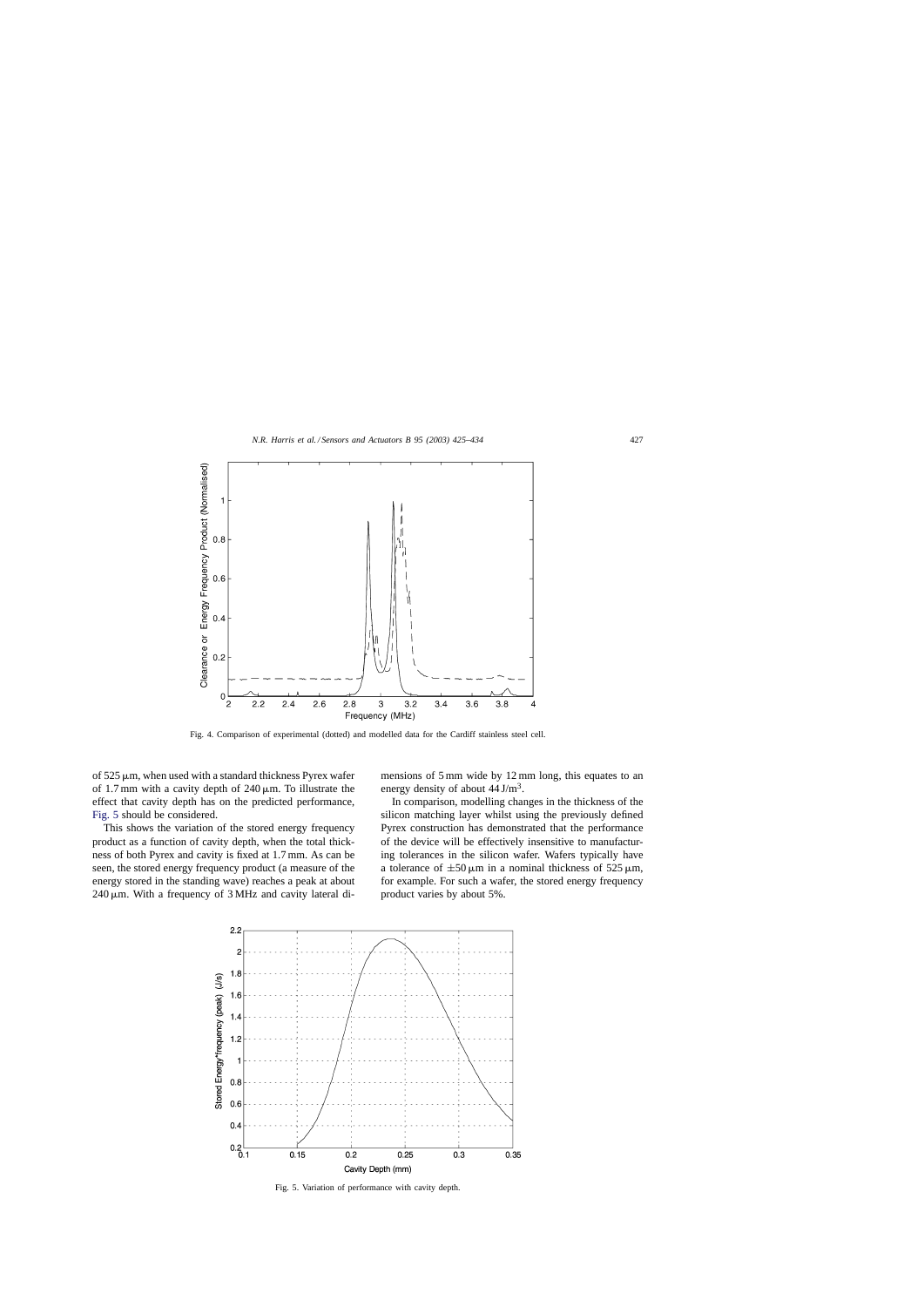<span id="page-3-0"></span>

Fig. 6. Comparison of the performance of stainless steel (dashed) and silicon devices.

If the stored energy frequency curves are compared with the original stainless steel cell we can see that the curve for the silicon device has just one dominant peak (Fig. 6). Despite a wide tolerance on peak magnitudes due to uncertainties in material parameters, these simulated results suggest that the silicon-fabricated device should perform at least as well as the steel chamber.

# **5. Construction**

Two types of device were fabricated; one with double chamfered ports and one with single chamfers. In order to achieve this, double-sided wafer processing was required. This was achieved using a double-sided alignment process and standard wet KOH etching leaving chamfers at the angle of 54.7◦. The chamber was then formed by etching a 1.7 mm thick Pyrex wafer to the desired depth of  $240 \mu m$ . This was achieved with a 30 min etch in 48% buffered hydrofluoric acid using a chrome/gold mask (50 and 500 nm thick, respectively) and Shipley S1818 resist in order to minimise pinholes. The silicon and Pyrex wafer were then anodically bonded together. Fig. 6 shows a SEM of a single chamfer port, and the section of the Pyrex cavity. These two different port profiles were selected because although the single chamfered port is easier to manufacture, there may be some fluid flow advantages in the double chamfered profile. Future experimental work will address this aspect, although some initial computational fluid dynamic results are reported by Hill et al. [\[6\].](#page-8-0) [Fig. 7](#page-4-0) shows a SEM of a single chamfer port, and a section of the Pyrex cavity, while [Fig. 8](#page-4-0) shows a photograph of the finished separator mounted on a Perspex manifold, to allow easy connection of pipe work.

#### **6. Impedance measurements**

In order to verify the validity of the model against the fabricated device, an impedance analyser was used. The instrument used was a Hewlett Packard 4192A frequency analyser, under PC control. Initially, measurements were taken with both 0.5 and 1 V excitation amplitudes. As no measurable difference was noted, all subsequent measurements were taken at an excitation voltage of 1 V.

The approach taken was to verify the model a layer at a time in order to reduce the number of degrees of freedom, and thus uncertainty in the various parameters of the layers. The first part of the model that required refinement was the response of the PZT driving element in isolation, and its impedance trace was taken. The transducer model parameters were then adjusted to give a good match. The graph ([Fig. 9\)](#page-5-0) shows the match obtained. It is very important to get the transducer data as close as possible to the experimental results as this is effectively the input to the model system, and so has a profound effect on the output data.

The next layer in the model is the glue layer. This has an uncertainty associated with it, as the acoustic and material parameters of the glue have to be estimated. It is possible to reduce the uncertainty in the layer thickness by the simple expedient of sectioning another device and measuring the thickness using the SEM. This was duely done and the layer was measured to be between 8 and  $10 \mu m$ .

It is therefore possible to refine the effect of the combined silicon and glue layer. For this, an impedance trace of the cell filled with air was taken and compared with the model. The results are shown in [Fig. 10. A](#page-5-0) good match between the measured and modelled impedance is evident.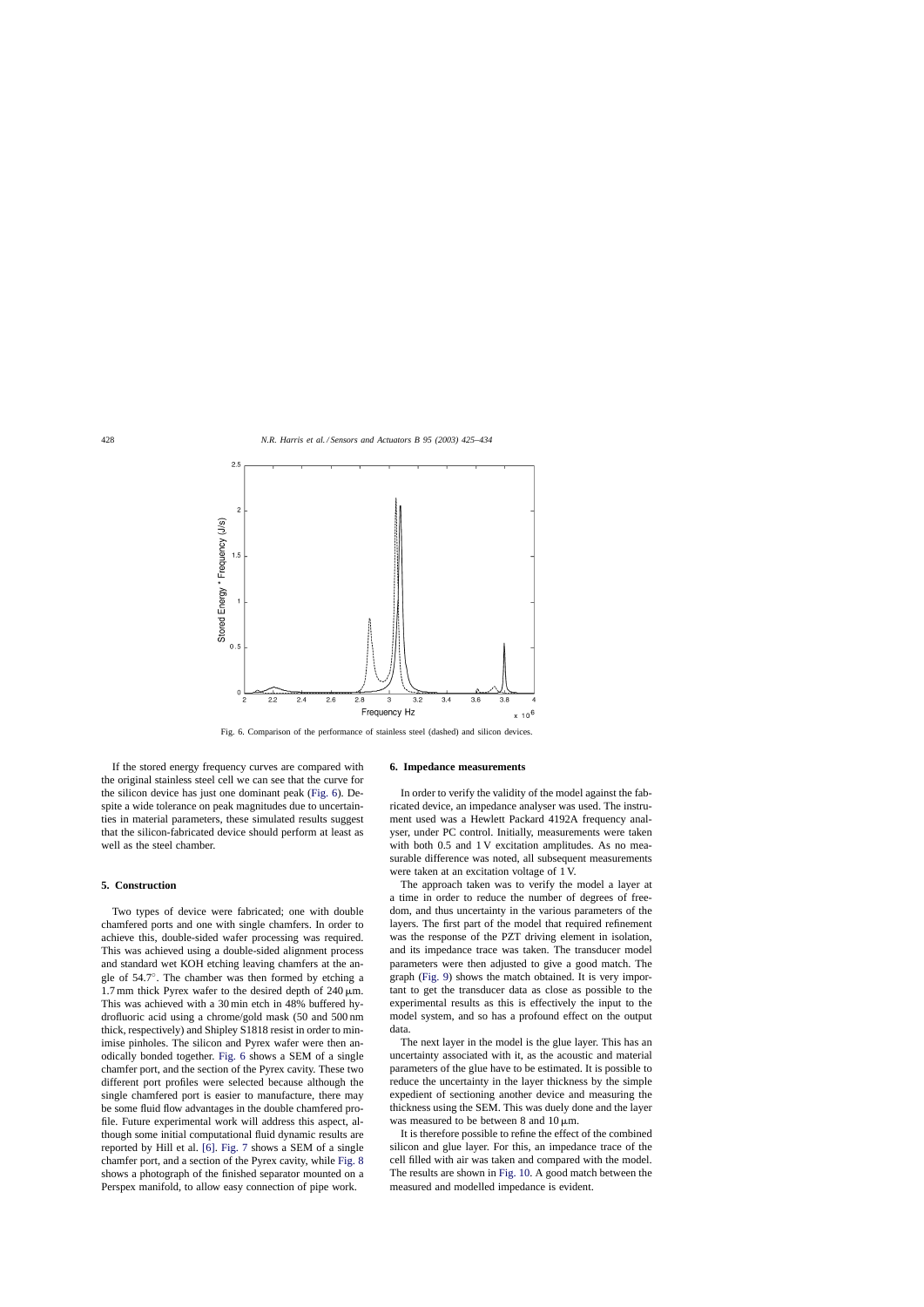<span id="page-4-0"></span>

Fig. 7. SEM of a single chamfer port.



Fig. 8. The assembled device.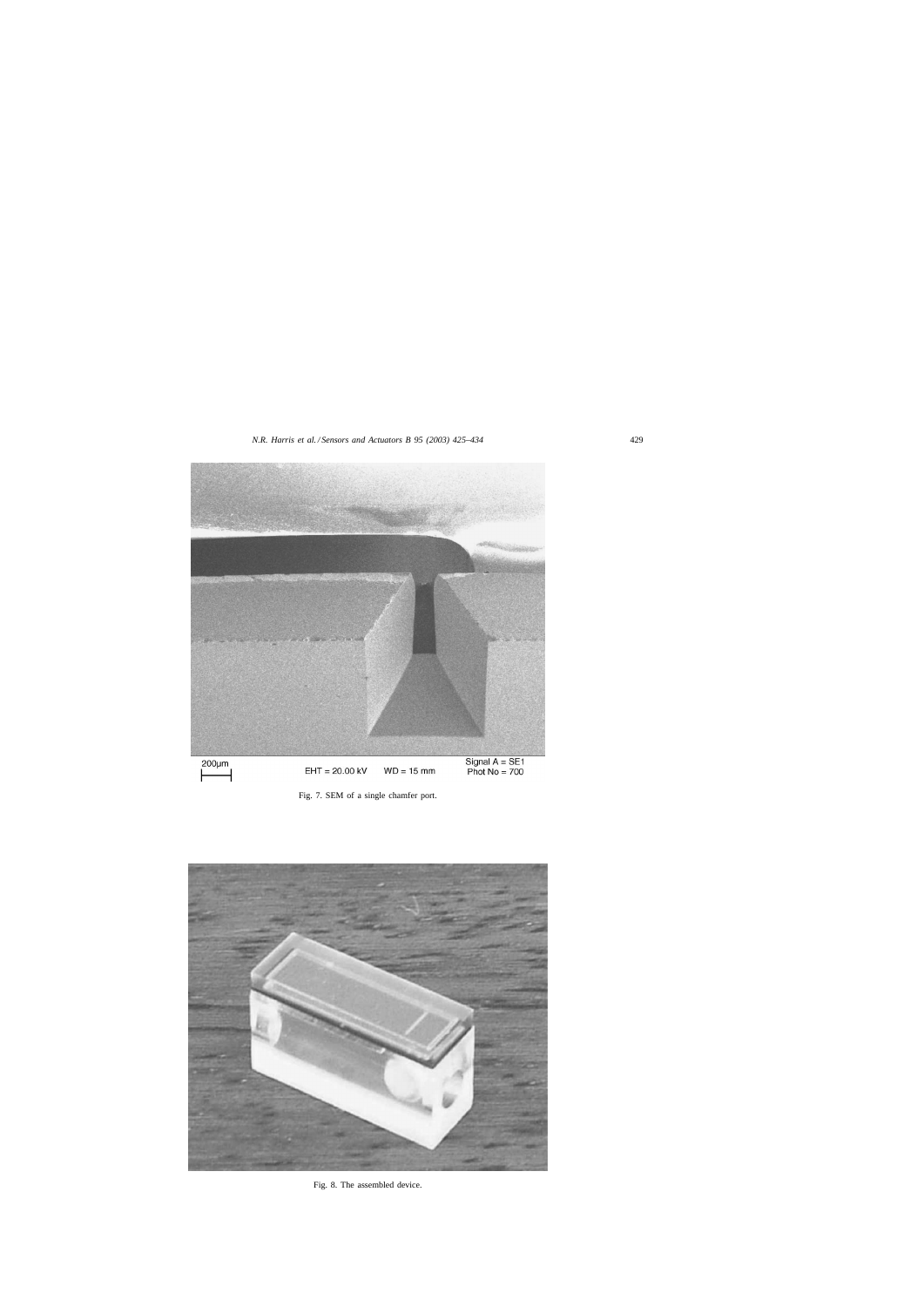<span id="page-5-0"></span>

Fig. 9. Modelled (solid) and measured (dashed) results for the transducer in isolation.

The next part of the model is the cavity, which is made significant by introducing a fluid such as water into it, rather than having it filled with air. The key physical parameter that can be measured directly is the cavity depth. This was checked with an optical, non-contact form measurement system, which indicated that the cavity had been over-etched to an average of about  $290 \mu m$  and was not entirely flat, and so the cavity resonance is expected to be lower than the original predicted value as indicated in [Fig. 5.](#page-2-0) The depth profile is shown in [Fig. 11.](#page-6-0)

The device was filled with water and impedance measurements were taken. Again the modified predicted and measured results are shown [\(Fig. 12\),](#page-6-0) and a good match is indicated, although it must be noted that the acoustic properties of the fluid may vary and this will have an effect. For example, temperature will have an effect as it alters the



Fig. 10. Modelled (solid) and measured (dashed) results for the transducer and silicon layer.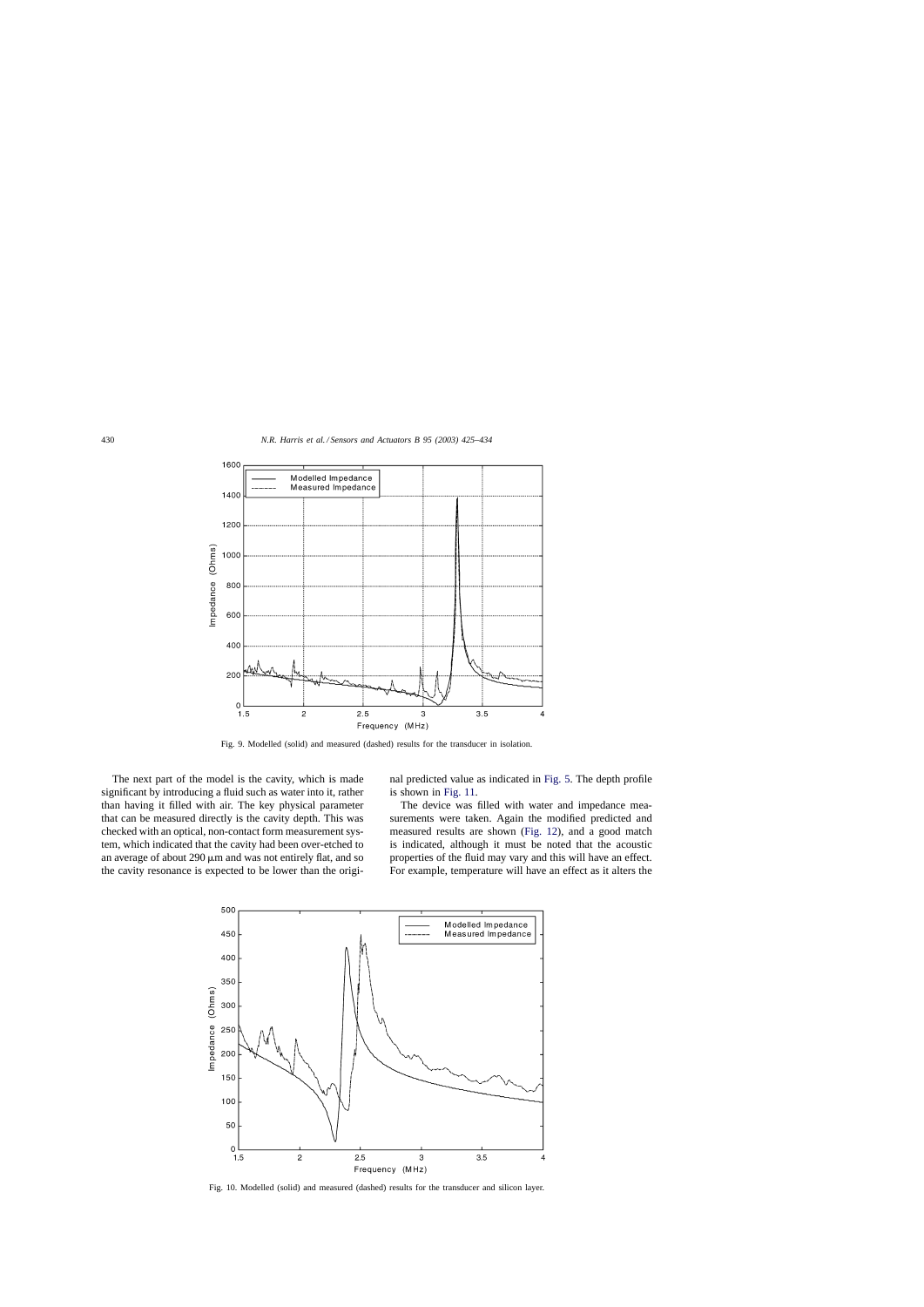<span id="page-6-0"></span>

Fig. 12. Complete cell including fluid and Pyrex layers.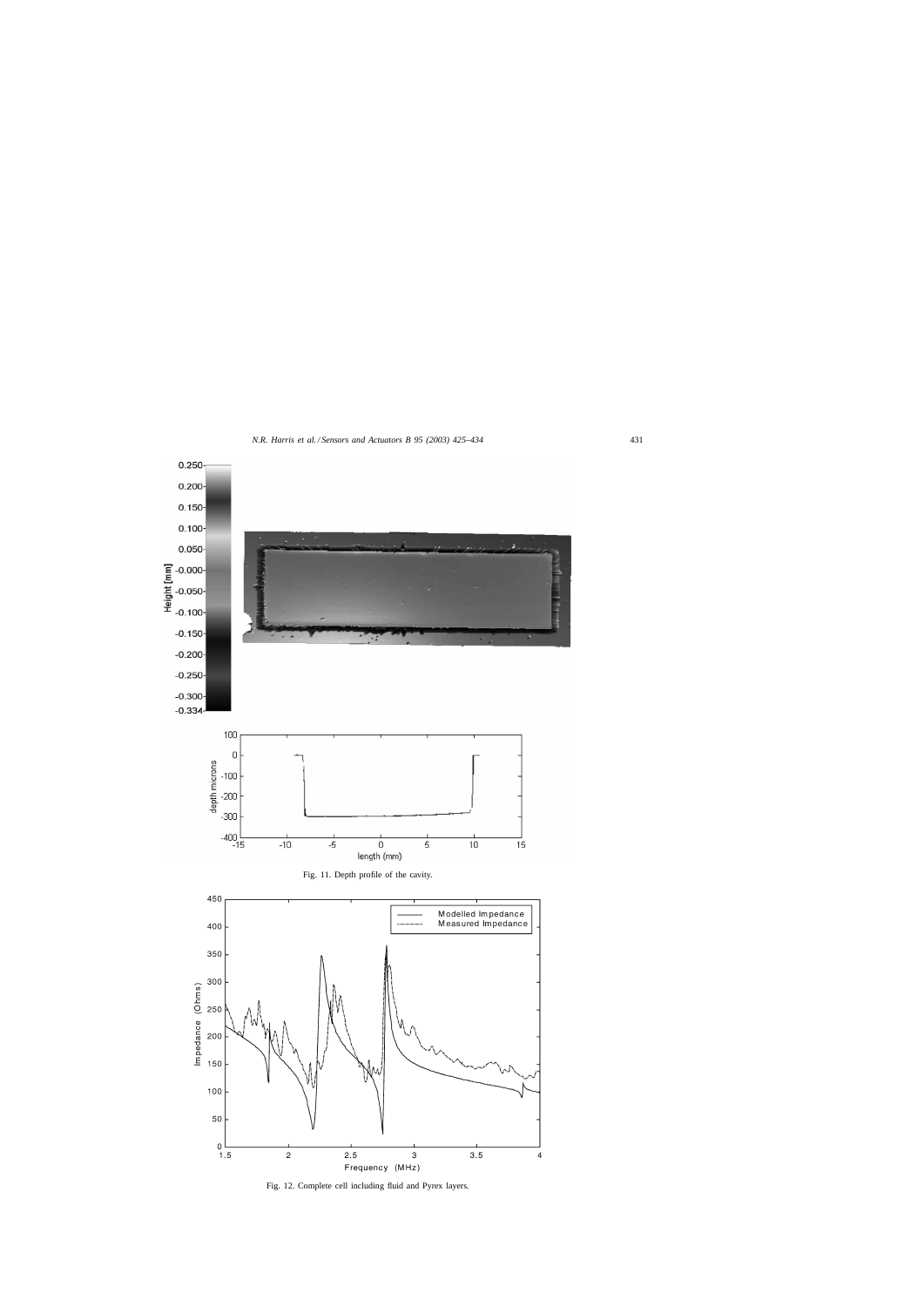<span id="page-7-0"></span>

Fig. 14. Controller system diagram.

fluid's acoustic properties, as will the concentration of the particles to be separated. This trace is the response of the complete cell, because as soon as the cavity is brought into play, the Pyrex backing layer also has to be included.

The main feature to note is that the trace now shows two clear peaks. The higher frequency peak is due to the cavity resonance and the lower frequency peak is mainly a function of the transducer resonance as indicated in [Fig. 12.](#page-6-0)

These results give an indication that the model is giving good results in terms of impedance predictions and, by extension through the stainless steel results, the other outputs will also be reliable. Now it is necessary to analyse the predicted separation performance. For this the stored energy frequency product is the preferred variable, and the output from the model for this parameter is given below in Fig. 13.

In comparison with the original best estimate predictions given in [Fig. 6,](#page-3-0) it can be seen that the peak stored energy frequency product number is greater than the original predictions (but of the same order of magnitude), but the peak occurs at a different frequency. This is, in the main, due to the cavity depth being over etched to 0.29 mm rather than the nominal 0.25 mm. The results, however, indicate that the device will function as a separator.

# **7. Controller**

In order for the device to function, it must be driven at the higher frequency impedance null (shown in [Fig. 12\)](#page-6-0) at about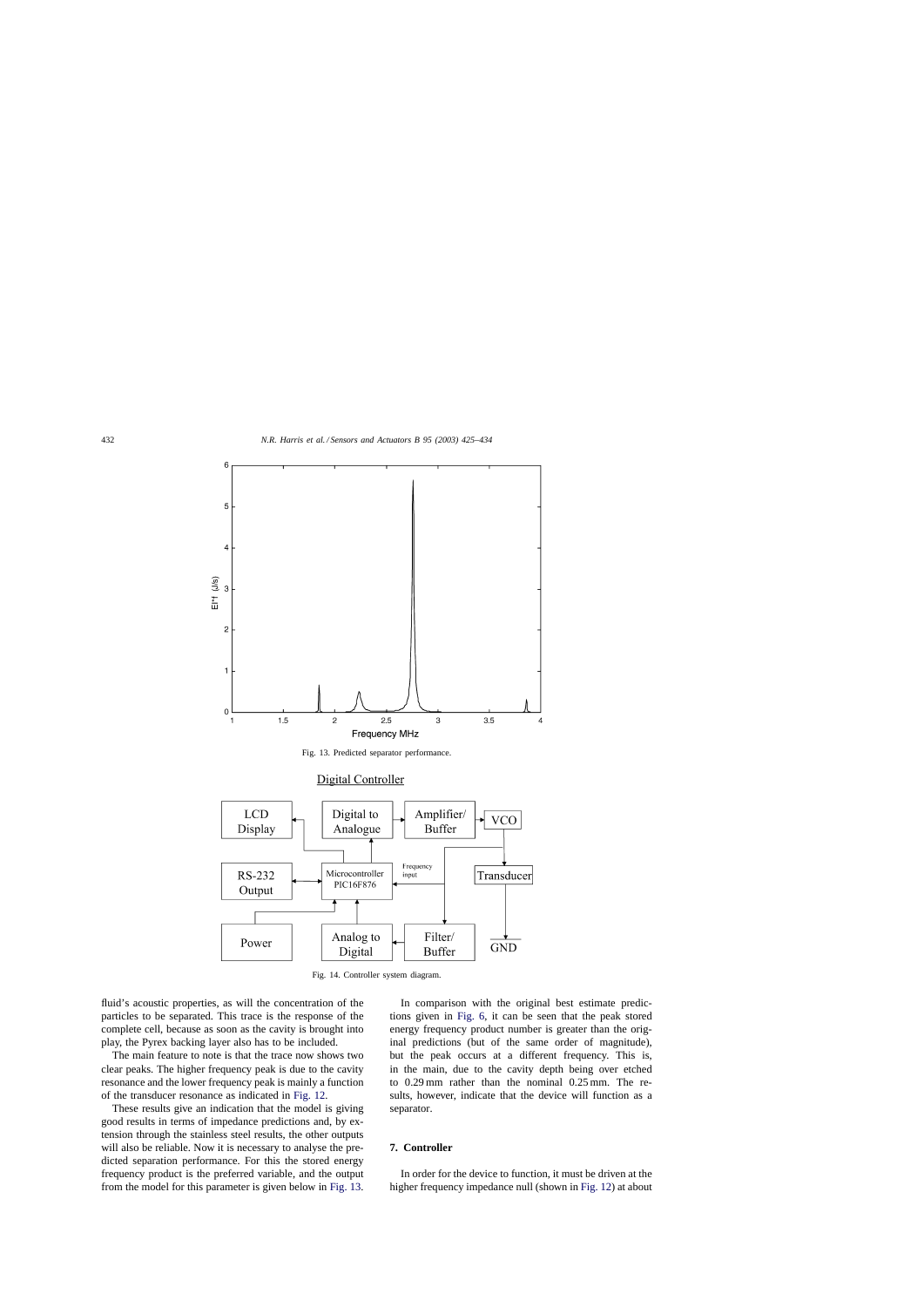<span id="page-8-0"></span>

Fig. 15. Example of the voltage trace seen by the controller.

2.75 MHz. This coincides with the peak of the energy storage in the chamber. As already indicated, the frequency of this null may move around slightly, as the fluid temperature, or the concentration of particles may alter. This requires some form of closed loop controller. It is possible to implement a flexible controller using a microcontroller, which closes the loop by sampling the transducer voltage, and using this to make adjustments to a voltage-controlled oscillator. The construction of a flexible controller such as this also allows the transducer voltage information to be extracted, together with the frequency information, hence allowing detailed monitoring and data logging of these parameters. A system diagram of the controller is given in [Fig. 14](#page-7-0) and gives an indication of the flexibility of the system. In particular a two line LCD display has been incorporated, allowing local indication of parameters such as frequency or voltage measurements, as well as an RS232 serial interface allowing PC control and data logging.

The system is programmed in C, allowing rapid implementation of programs. Fig. 15 shows an example output of the analogue to digital converter raw value against frequency, as measured by the controller and logged to a PC. The cavity resonance can clearly be extracted as it corresponds to a null in the measured voltage across the cell at about 2.73 MHz in this case.

#### **8. Conclusions**

A micromachined microfluidic ultrasonic separator has been modelled, designed and built using standard micromachining processes. The results from the model compare favourably with the results obtained from a previous separator built in stainless steel. By a process of measuring impedance, and using the results to refine the model a layer at a time, it has been possible to produce a model that gives high confidence of predicting separator performance. A flexible digital controller has been designed and built and is able to identify the operation point. Work is ongoing to test the separation performance of the device and develop the concept to include a thick-film PZT actuator rather than the bulk PZT currently used.

# **Acknowledgements**

The authors wish to thank the Engineering and Physical Research Council (EPSRC) for their financial support under grant number GR/R13333/01. We also gratefully acknowledge the Financial support given by Dstl and Microfiltrex Ltd. and the assistance of Dr. Christian Maul of TaiCaan Technologies for the use of their non-contact 3D profiling system.

### **References**

- [1] M. Groschl, Ultrasonic separation of suspended particles. Part I. Fundamentals, Acustica 84 (3) (1998) 432–447.
- [2] J.J. Hawkes, W.T. Coakley, Force field particle filter, combining ultrasound standing waves and laminar flow, Sens. Actuators B 75 (2001) 213–222.
- [3] N. Harris, M. Koch, S. Beeby, N.M. White, A.G.R. Evans, Thick-film printing of PZT onto silicon for micromechanical applications, in: Proceedings of the Ninth Micromechanics Europe Workshop, 1998, pp. 78–81.
- [4] M. Hill, Y. Shen, J.J. Hawkes, Modelling of layered resonators for ultrasonic separation, Ultrasonics 40 (2002) 385–392.
- [5] M. Hill, R.J.K. Wood, Modelling in the design of a flow-through ultrasonic separator, Ultrasonics 38 (2000) 662–665.
- [6] M. Hill, N.R. Harris, R. Townsend, S.P. Beeby, Y. Shen, N.M. White, J.J. Hawkes, A microfluidic device for ultrasonic separation, in: Forum Acusticum, Proceedings of the Third EAA European Congress on Acoustics (Sociedad Espanola De Acustica, Sevilla, 2002), PHA-01-003-IP.